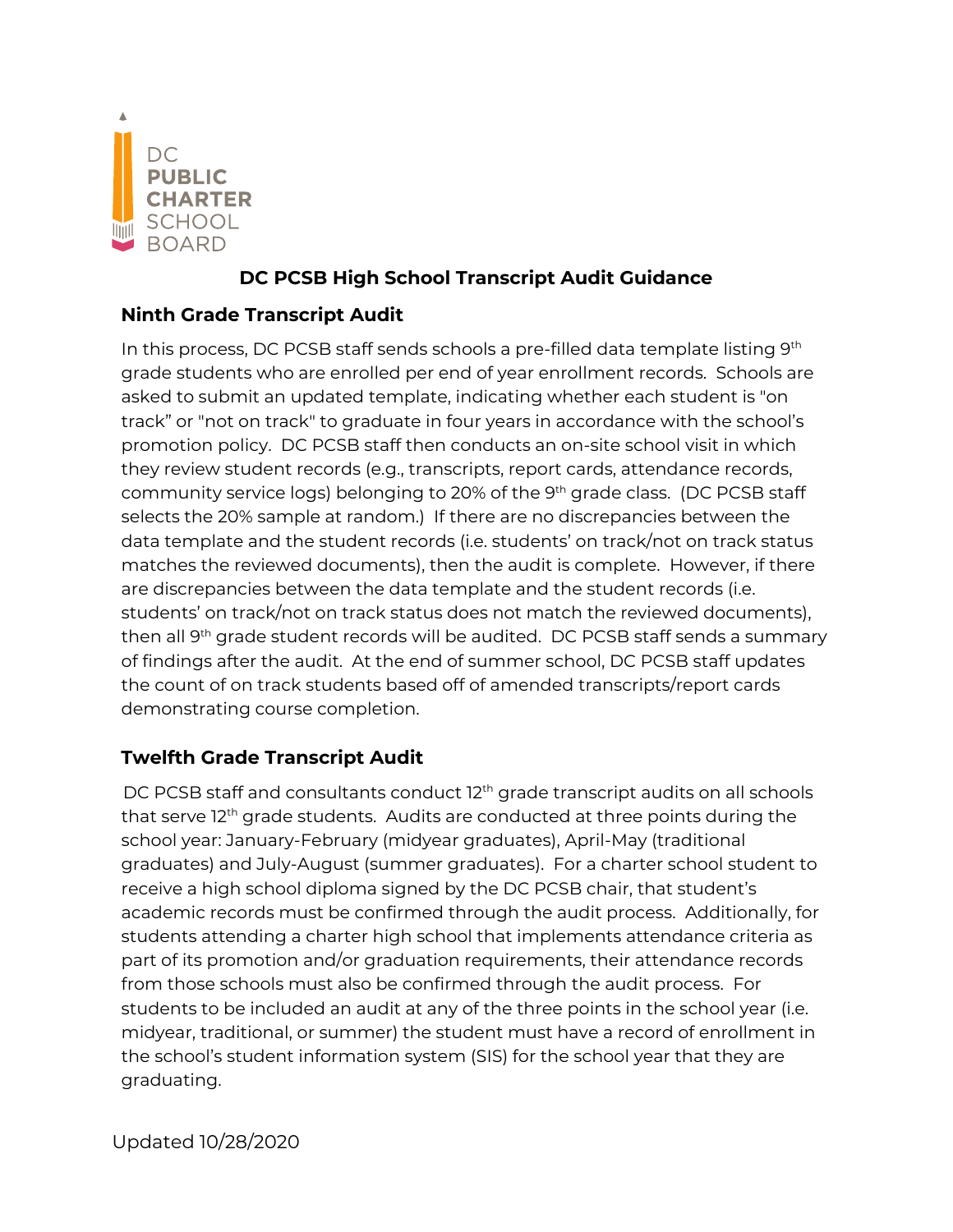Prior to the audits in April-May for prospective graduates, schools verify the roster of 12<sup>th</sup> grade students presently enrolled, their school-specific graduation requirements, their credit recovery policy, and their grading policies and procedures. In the audit process, all seniors' transcripts are reviewed to ensure the accuracy, completeness, and integrity of student academic records. Reviewers work with school staff to analyze report cards, credit recovery documentation, official transcripts, attendance records (if applicable to the school's promotion policy), student/family policies, course offerings documents, and guidance/registrar files to complete the review. For students who have transferred local education agencies (LEA) during their high school years, these documents include academic documents from a student's previous school(s). Any waivers from a school's graduation requirements must be made in compliance with the school's waiver policy, as contained in the school's charter agreement. The review includes students all students enrolled at the LEA, including non-public placement (NPP) students. Students at a NPP are required to meet the graduation requirements of their respective LEA. At the end of the process, the audit review team conducts a clarifying session which provides an opportunity for the school to review the data and clarify any miscalculations.

Schools are asked to provide the following documents to the DC PCSB staff and consultant review team $\mathrel{!}:$ 

- $\Box$  A copy of each senior's memorandum of understanding
- $\Box$  Photocopies of senior transcripts for purposes of mark-up
- $\Box$  Photocopies of students' report cards containing all courses taken toward high school graduation<sup>2</sup>
- $\Box$  Documentation of all completed community service hours
- $\Box$  Documentation of credit recovery course completion<sup>3</sup>
- $\Box$  Other documentation that provides justification for students' on-track status (e.g. supporting attendance documentation).

The review team uses pre-formatted Excel spreadsheets to document each student's graduation status by comparing his or her cumulative academic record to the official transcript and the school's graduation requirements. The pre-formatted Excel spreadsheet will contain the school's graduation requirements and required course names for each subject area. For schools

<sup>&</sup>lt;sup>1</sup> Schools will be asked to submit these documents either in hard copy (paper form) or electronically, depending on if the audit occurs in person at the school, virtually, or a combination of both.

 $2$  For students who have earned high school credit at a middle school level (e.g. Algebra I) in addition to their report cards from grades 9-12, please include the report cards from their middle school years when high school credit was earned.

<sup>&</sup>lt;sup>3</sup> See DC PCSB's [Credit Recovery Policy](https://dcpcsb.org/credit-recovery-policy) for details on the use of such programs.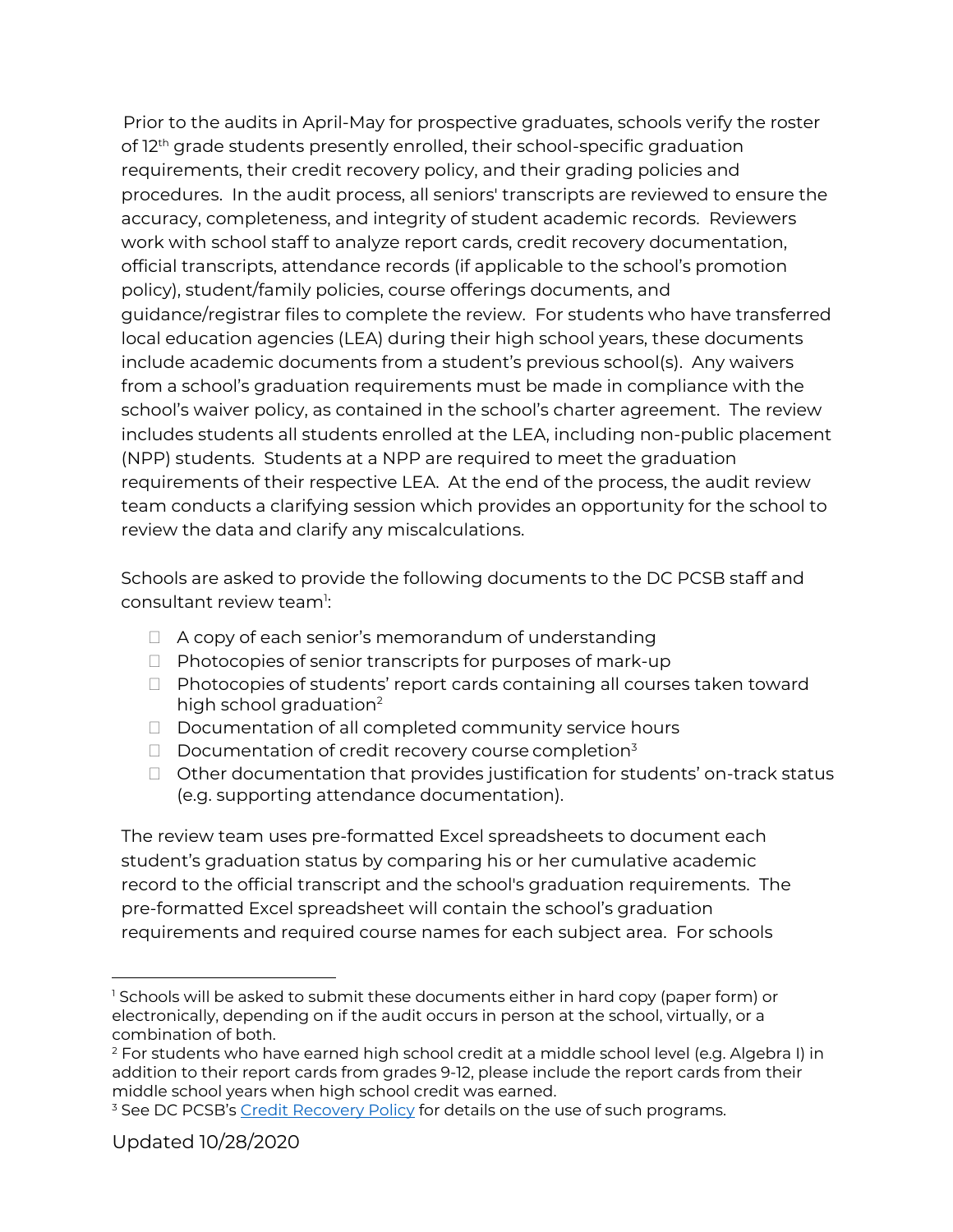with specific attendance criteria linked to their promotion policy, the Excel file will also contain pre-populated student attendance data. The auditing team may also review students' cumulative attendance records for further clarification. Within two weeks following the in-person audit, an Executive Summary of the findings is then sent to the school and includes the number of students on target to graduate.

Prior to each charter high school's May/June graduation ceremony, each school must schedule an appointment with DC PCSB staff to complete a post-audit follow-up session. During the post-audit appointment, two things occur: (1) the school provides documentation to DC PCSB staff as evidence for any students whose graduation status changed from "not on track" to "on track," or vice versa, since the time of the transcript audit; and (2) the school provides original copies of high school diplomas for each of their anticipated June graduates. Once DC PCSB staff validate every student's record and determines their eligibility for June graduation, the school's diplomas for June graduates are accepted to be signed by DC PCSB's board chair.

Between June and August, DC PCSB staff complete a second transcript review at each charter high school to confirm any summer graduates who completed their graduation requirements after the school's June graduation ceremony. At the end of the summer, once all schools' summer programs have concluded, DC PCSB staff compile a comprehensive, certified list of graduates for each charter high school that is first verified by each school, before DC PCSB submits the final list to the Office of the State Superintendent of Education (OSSE) to calculate each school's adjusted cohort graduation rate. The deadline to submit the certified graduates list to OSSE is August 31.

**Tentative Timeline**